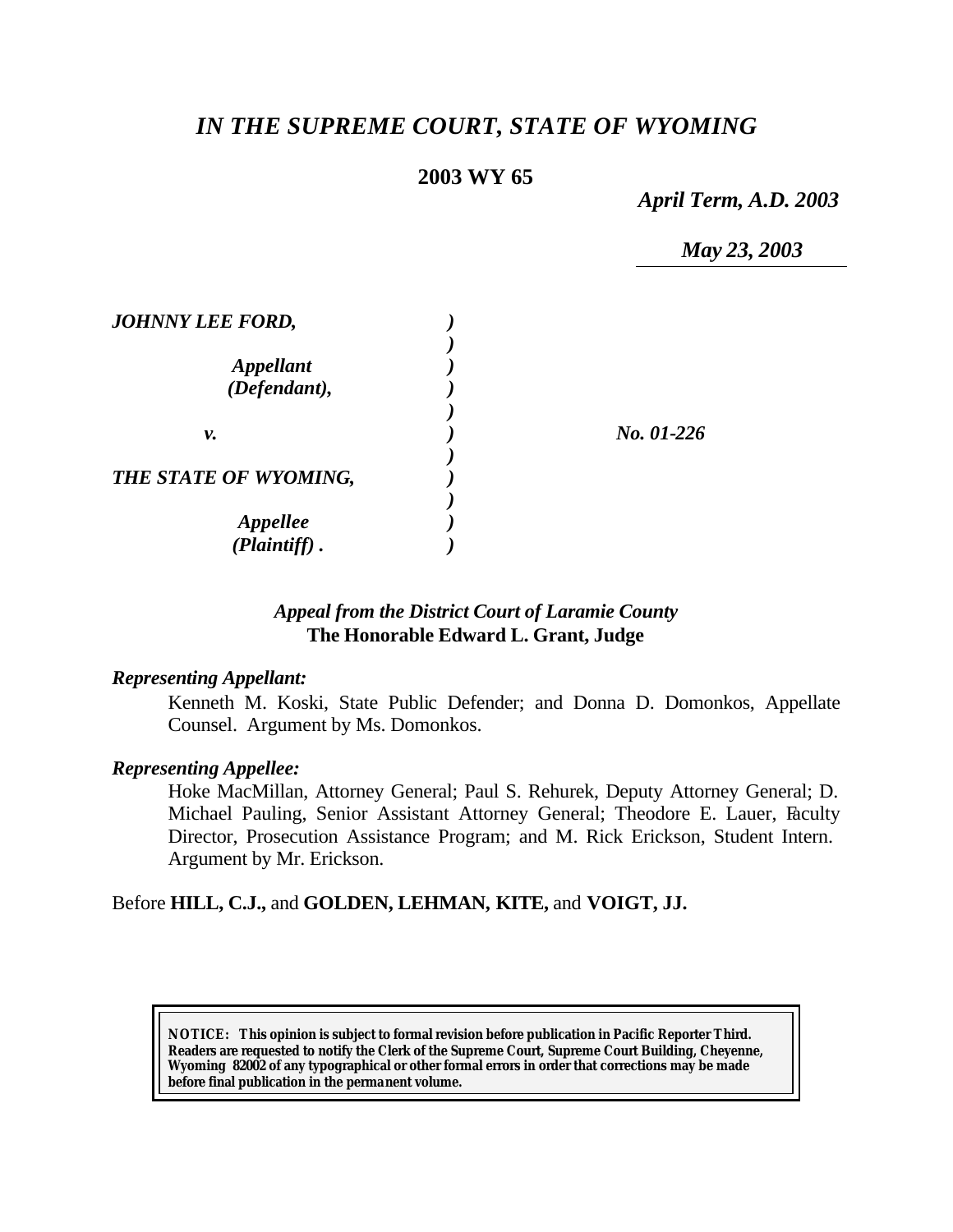#### **LEHMAN, Justice.**

[¶1] Johnny Lee Ford (Ford) appeals the judgment and sentence entered against him upon conviction of first-degree sexual assault. Ford pled guilty to one count of first-degree sexual assault pursuant to a plea agreement. Ford claims that the prosecutor breached the plea agreement and he therefore should have been allowed to withdraw his guilty plea. We agree and reverse and remand.

#### *ISSUES*

[¶2] Ford presents the following two issues:

I. Whether Mr. Ford should be allowed to withdraw his guilty plea?

II. Whether the sentence reflected in Mr. Ford's written order of sentence is illegal as it is inconsistent with the oral sentence given in open court and was not approved by defense counsel before being signed by the court?

The State phrases the issues in the following manner:

I. Did the State breach its plea agreement with appellant, and did the district court abuse its discretion in denying appellant's request to withdraw his plea of guilty?

II. Was there a discrepancy between the district court's oral pronouncement of appellant's sentence and the written judgment and sentence entered by the court?

#### *FACTS*

[¶3] Ford was charged with first-degree sexual assault in violation of Wyo. Stat. Ann. § 6-  $2-302(a)(i)$  (LexisNexis 2001). Ford initially pled not guilty to this charge and was released on signature bond. A short time later, the State filed a petition to revoke Ford's bond on the ground that he had violated his bond conditions when he was arrested for battery.

[¶4] On March 8, 2001, Ford appeared in district court and entered a guilty plea to the first-degree sexual assault charge. The guilty plea was made pursuant to a plea agreement under which the State agreed to recommend "a 5-to-10-year sentence in prison suspended with placement at either ISP or in the Adult Community Corrections program with a requirement of sex-offender treatment and all standard conditions of probation."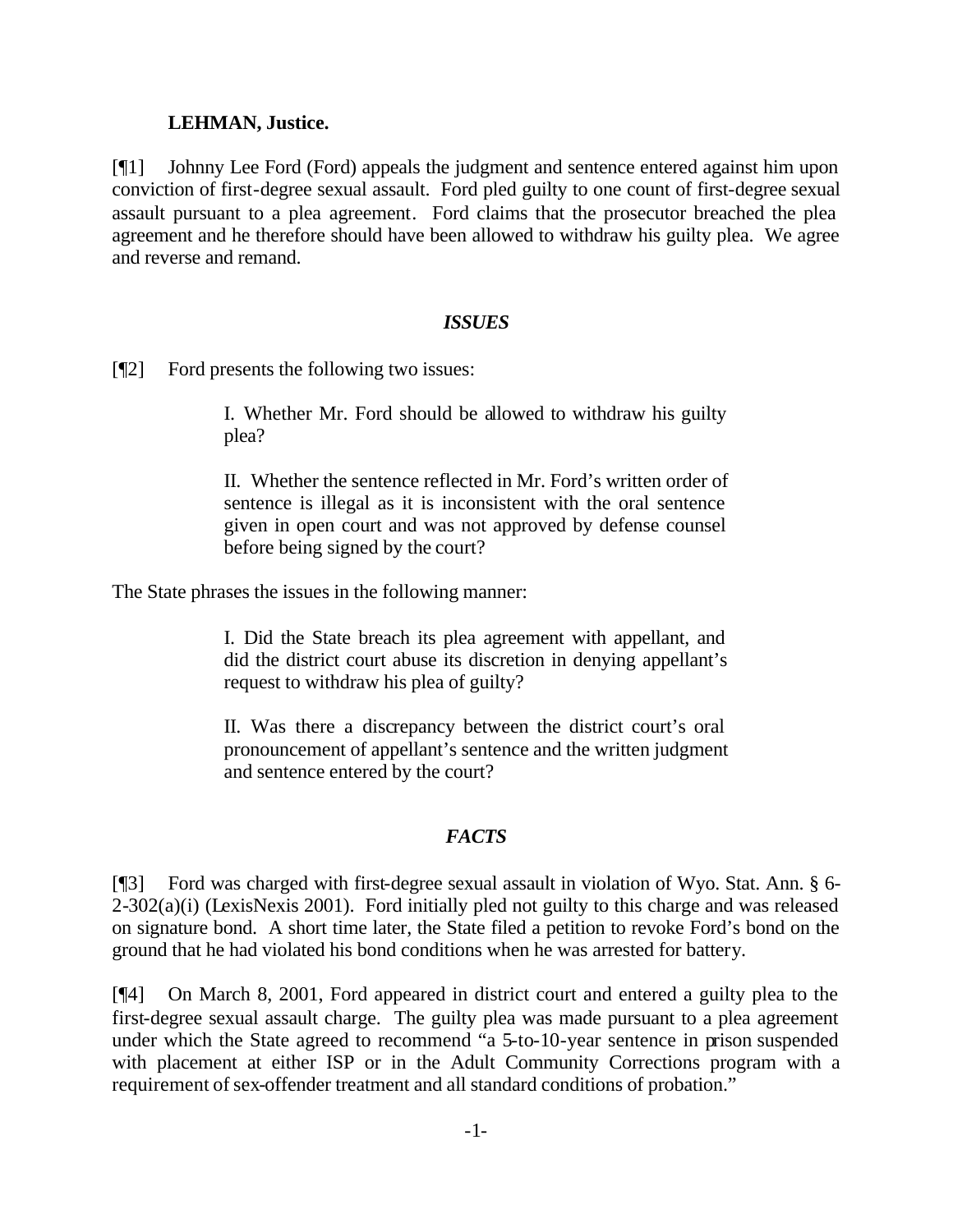[¶5] Following Ford's guilty plea, he was referred to Community Alternative s of Casper, to the Intensive Supervision Program, and to Frontier Correctional Systems. All three programs denied Ford admittance, having determined that he would not be suitable for placement. Ford was sentenced on August 24, 2001. At the sentencing hearing the following exchange took place:

> [Prosecutor]: Well, Your Honor, as the record indicates, this is somewhat of an unusual situation because the original plea agreement was for a term in the Wyoming State Penitentiary of not less than 5 nor more than 10 years with a referral to the ISP or CAC programs.

> Well, all of those referrals were made, and [Ford], unfortunately, was rejected by all of them, partly because, as you can also tell by the record, [Ford] was originally released on a bond, but then was re-incarcerated after having committed and pled to a battery domestic violence situation, and then we entered into the plea agreement. He agreed to stay in jail pending sentencing on the first-degree sexual assault.

[Defense Counsel]: Your honor, I hate to interrupt again.

It would be our position—I would object to any further comments from the district attorney's office. It's our position that they have made a recommendation as to sentencing, and that there really is no further appropriate comment in terms of why that—why he wasn't—unless there's evidence as to that, which I don't believe there is, I don't believe it's appropriate for them to comment on why he was not accepted at ISP or CAC.

. . .

[Prosecutor]: I was simply reciting what the substance of the record is thus far, Your Honor.

I believe the reason [Defense Counsel] is objecting, although I've never had anybody object to making sentencing my making sentencing arguments when there's no agreement to stand silent at sentencing. That's never been contemplated.

In any event, what I was about to say was [Ford] remained incarcerated, and has demonstrated through his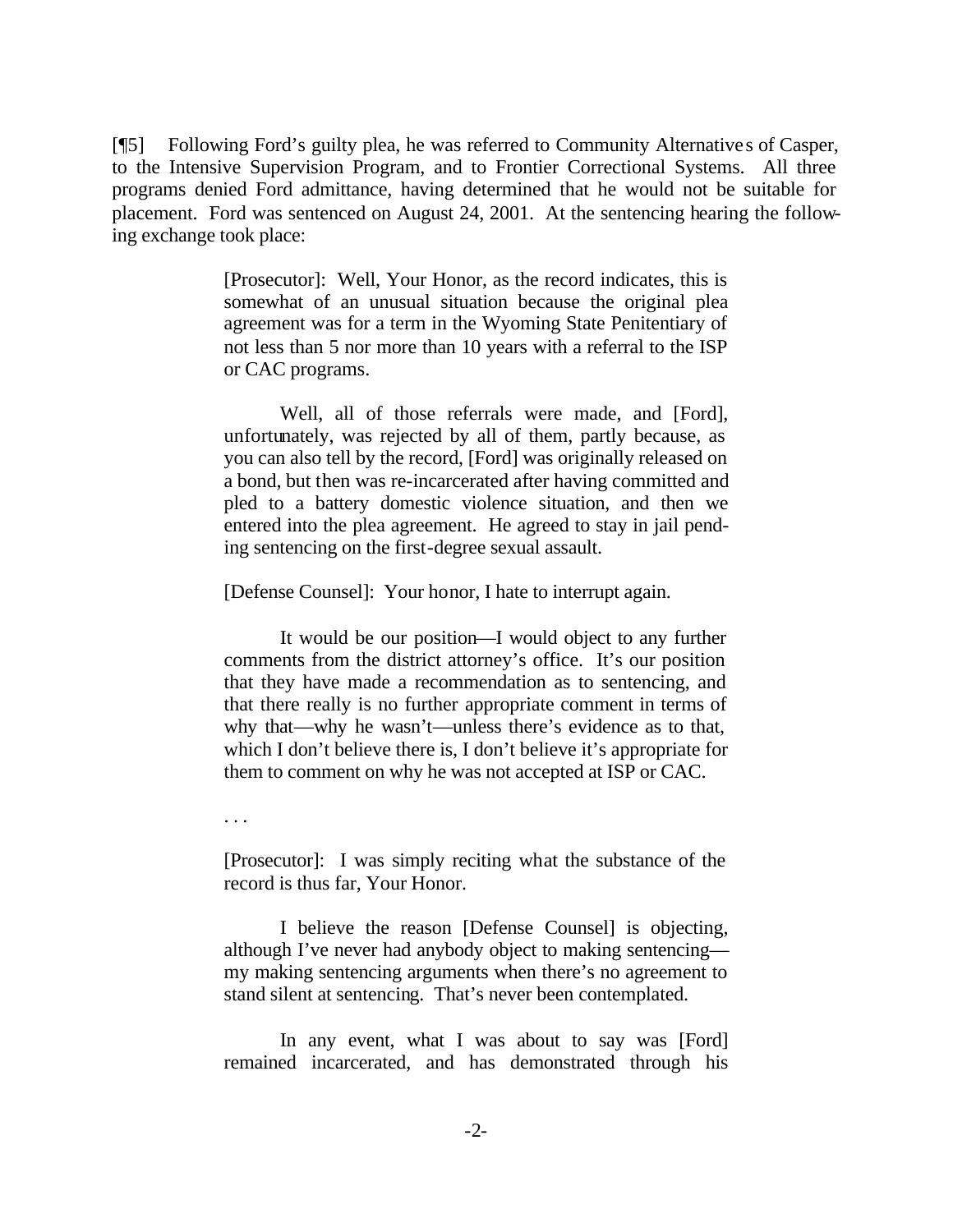behavior that's documented at the jail that he is a bad risk to go to an ISP or CAC program.

He's had numerous write-ups for things such as property destruction at the jail. He's made threats to other inmates. He's engaged in odd, unexplained behavior that has put him under maximum security and—

[Defense Counsel]: We would have a continuing objection.

[Prosecutor]: —and put in jail, that he needs to be monitored closely. Those are the kind of things that, as indicated, make him a bad risk for anything other than the term as stipulated of 5 to 10 at the penitentiary.

[¶6] Following the above discussion, Ford's mother addressed the court. Defense counsel then indicated that Ford believed that the district attorney had violated the terms of the plea agreement and he wished to withdraw his plea. The court stated that it did not believe the plea agreement was violated and denied the motion. The trial court further indicated that it believed that the prosecutor made the recommendation that she agreed to make, but that it was an inappropriate recommendation that the court would not accept.

[¶7] Ford was then sentenced to a term of six to ten years in the penitentiary. During the oral pronouncement of the judgment and sentence the trial court stated that Ford is "entitled to credit for time served against that minimum and maximum time." The written judgment and sentence provided that Ford "shall be given credit against the minimum and maximum sentence for time served in the Laramie County Detention Facility awaiting disposition of this matter which equals ten (10) days (October 24, 2000 to November 2, 2000), [Ford] shall not receive credit for time served for his bond revocation (January 31, 2001 to August 24, 2001)." This appeal followed.

#### *STANDARD OF REVIEW*

[¶8] "When a plea of guilty rests to any significant degree on a promise or agreement by the State, that promise must be fulfilled. Whether the prosecutor has violated the plea agreement is a question that is reviewed de novo." *Herrera v. State*, 2003 WY 25, ¶8, 64 P.3d 724, ¶8 (Wyo. 2003) (citing *Clingman v. State*, 2001 WY 46, ¶4, 23 P.3d 27, ¶4 (Wyo. 2001); *Santobello v. New York*, 404 U.S. 257, 262, 92 S.Ct. 495, 499, 30 L.Ed.2d 427 (1971); *Clouse v. State*, 809 P.2d 791, 795 (Wyo. 1991); and *United States v. Robertson*, 45 F.3d 1423, 1442 (10th Cit. 1995)). *See also Browning v. State*, 2001 WY 93, ¶32, 32 P.3d 1061, ¶32 (Wyo. 2001). W.R.Cr.P. 32(d) governs the withdrawal of a guilty plea prior to sentencing. "If a motion for withdrawal of a plea of guilty .. . is made before sentence is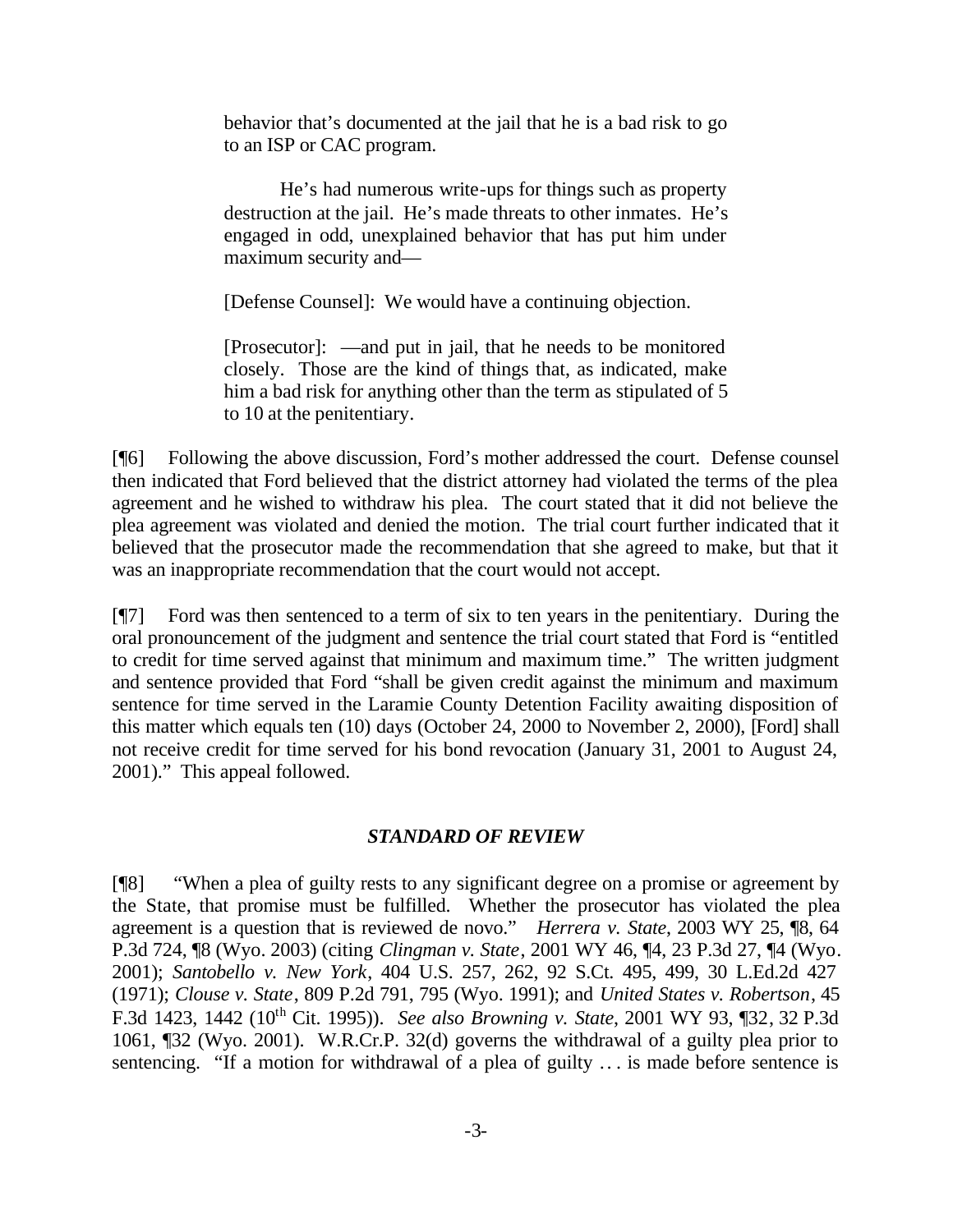imposed, the court may permit withdrawal of the plea upon a showing by the defendant of any fair and just reason." *See Herrera* at ¶9.

[¶9] Whether the trial court properly denied a motion for withdrawal of a guilty plea is reviewed under an abuse of discretion standard. In making this determination we must "determine whether the trial court could reasonably conclude as it did and whether any facet of its ruling was arbitrary or capricious." *Herrera* at ¶10 (citing *Burton v. State*, 2002 WY 71, ¶44, 46 P.3d 309, ¶44 (Wyo. 2002); *Cook v. State*, 7 P.3d 53, 58-59 (Wyo. 2000); *Vaughn v. State*, 962 P.2d 149, 152 (Wyo. 1998)).

#### *DISCUSSION*

## *Withdrawal of Plea*

[¶10] A plea agreement is a contract between the State and a defendant. As such, both parties must adhere to the terms of the contract, and each party is entitled to the benefit of the bargain entered. The type of plea agreement in this case is that described by W.R.Cr.P.  $11(e)(1)(B)$ , "the attorney for the state will ... make a recommendation, or agree not to oppose the defendant's request, for a particular sentence, with the understanding that such recommendation or request shall not be binding upon the court." In this type of plea agreement the defendant provides consideration by pleading guilty. In return, the State supplies consideration by making the promised recommendation or by not opposing the defendant's request for a particular sentence.

[¶11] When determining whether a breach of the plea agreement has occurred we: "(1) examine the nature of the promise; and (2) evaluate the promise in light of the defendant's reasonable understanding of the promise at the time the plea was entered." *Schade v. State*, 2002 WY 133, ¶5, 53 P.3d 551, ¶5 (Wyo. 2002) (quoting *Browning*, at ¶32). Our analysis is guided by the principles of general contract law. *Schade*, at ¶5. Just as in contract law, a party is not released from its obligation unless the other party has materially or substantially breached that agreement. *Browning*, at ¶32. "A material or substantial breach is one that goes to the whole consideration of the agreement." *Schade*, at ¶5 (quoting *Browning* at ¶32).

[¶12] Because the plea agreement in this case was not reduced to a specific written document, we must look to the recitation of the plea agreement given at the change of plea hearing to determine the terms of the agreement. In doing so, we see that the terms of the agreement provided that in exchange for a guilty plea, the State would recommend "a 5-to-10-year sentence in prison suspended with placement at either ISP or in the Adult Community Corrections program with a requirement of sex-offender treatment and all standard conditions of probation."

[¶13] We begin our analysis with the nature of the promise. At the time the plea was entered, the State agreed to recommend not only a five -to-ten-year prison sentence but also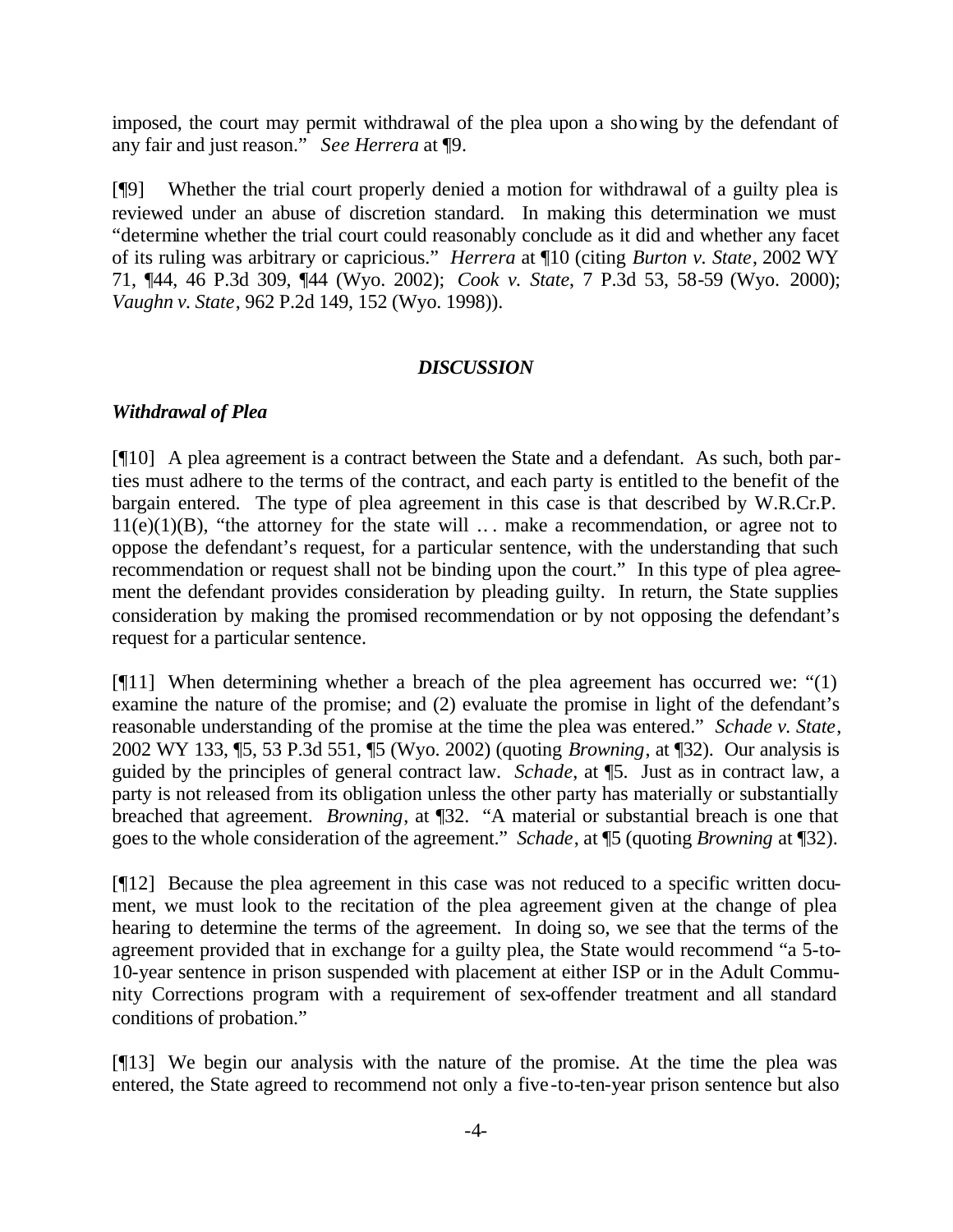the suspension of that sentence with placement in an alternative program. The nature of the promise was not just a recommendation for a certain prison term but also a recommendation for suspension of that term. In that sense, the nature of the promise here is a recommendation for a probation-type sentence not a stipulated prison term. *See State v. Brooke*, 10 P.3d 756, 758 (Idaho App. 2000) (holding that a suspended sentence implicitly contemplates probation).

[¶14] Next, we turn to the defendant's reasonable understanding of that promise at the time the plea was entered. When we look at Ford's understanding of the plea agreement in his own words we see:

> The district attorney has offered me the following plea agreement. I plead guilty to the first degree sexual assault, the D.A. recommends 5-10 years in prison, suspended, with me to be placed at ISP or CAC with requirement of sex offender treatment and all other standard terms and conditions of probation. As to the battery, I would plead guilty, I would receive an additional 90-120 days suspended on that case (when I am sentenced on the felony), with no contact with the victim and successful counseling through Frontier Corrections. *This plea agreement would allow me to get suspended sentences as to both charges. I am aware, that if I screw up on these, I would be looking at serving 5-10 in the pen.*

(Emphasis added.) Ford's recitation indicates that at the time of the agreement he understood that there would be a recommendation for a suspended sentence and placement at an alternative program. Ford's understanding appears to be that he would only go to prison if he were unsuccessful in an alternative program. Granted, the defendant is bargaining for a recommendation not a result, but Ford's recitation makes it clear that Ford did not understand that he was stipulating to five to ten years in the penitentiary without a recommendation for a suspended sentence. The suspended sentence provision was in the same agreement, and Ford understood it to be an integral part of the plea agreement.

[¶15] When it came time for sentencing, the State did recommend the agreed upon prison sentence but it did not recommend the suspension thereof. Instead, the State argued that the agreement was a stipulated five to ten years in the penitentiary. In light of the nature of the government's promise and the defendant's reasonable understanding, we hold that the State breached the plea agreement. The State argued against one of the very things they had agreed to recommend by stating Ford was "a bad risk to go to an ISP or CAC program," and "those are the kind of things that, as indicated, make him a bad risk for anything other than the term as stipulated of 5 to 10 at the penitentiary." At no time during sentencing did the State make a complete recommendation like that bargained for, i.e., a suspended sentence. As such, the State breached its duty to comply strictly with the terms of the plea agreement.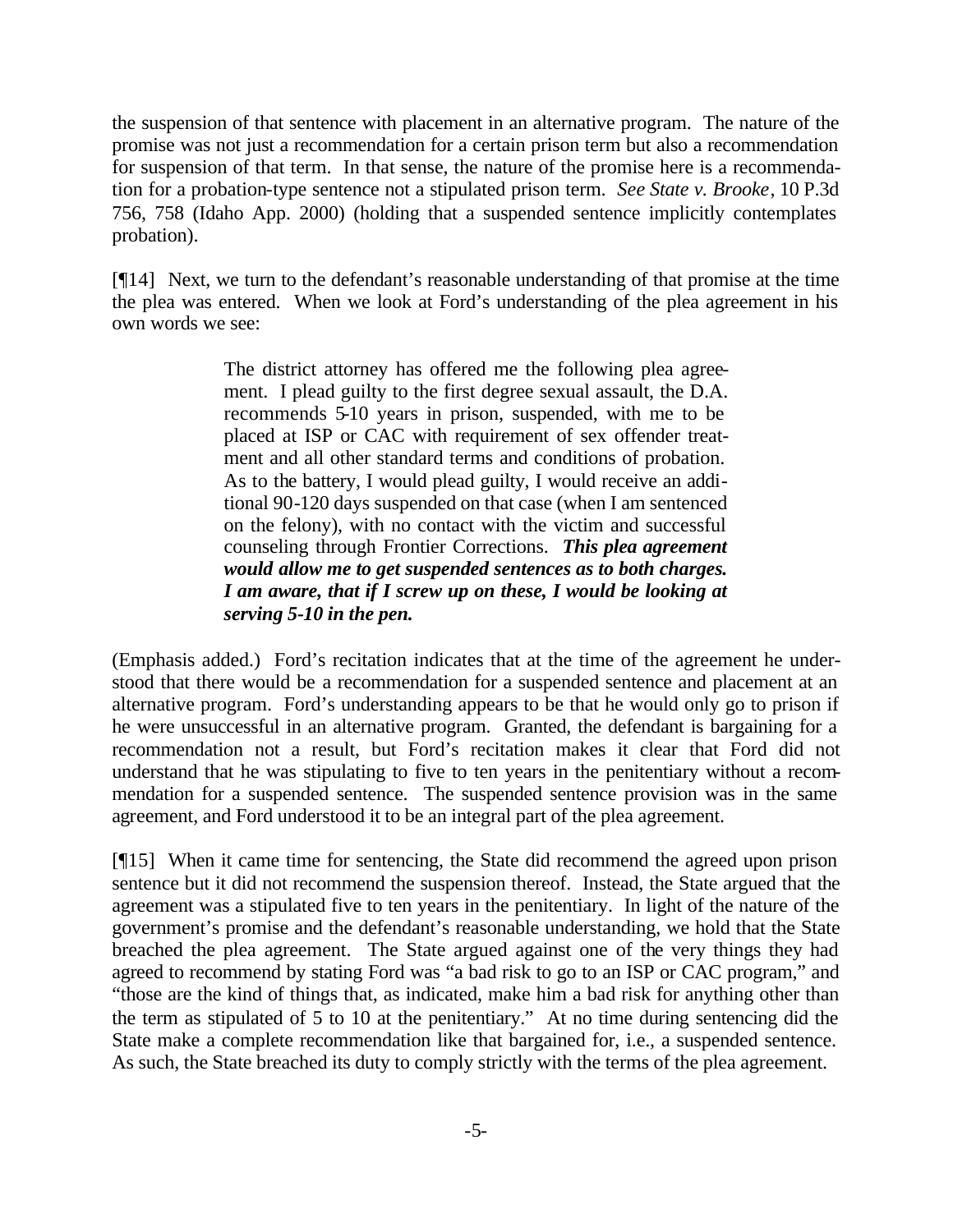[¶16] Furthermore, we determine that the breach was material or substantial. Several factors are relevant to whether a breach is material or substantial, including the extent to which the non-breaching party will be deprived of the benefit it reasonably expected and the extent to which the breaching party's conduct comports with the standards of good faith and fair dealing. *Schade*, at ¶5. As just discussed, Ford reasonably expected a recommendation for a suspended sentence with placement at an alternative program. A recommendation for a particular sentence and the suspension thereof was the direct inducement for the guilty plea. Ford pled guilty on the assumption that he would receive a recommendation for a suspended sentence with alternative placement, not a recommendation for prison time. Because a suspended sentence is much different than a stipulated prison term, the breach went to the whole consideration of the agreement. Therefore, the recommendation for the suspension of the sentence was a material and substantial part of the agreement.

[¶17] In fairness to the State, Ford could not be admitted to any of the programs in which it had agreed to recommend placement. The State claims that Ford's enrollment was an essential part of the agreement and "it would be unreasonable and unrealistic to require the State to adhere to its original recommendation as though nothing had happened to make that recommendation impossible of fruition." The State essentially asks us to excuse its failure to strictly comply with the agreement because Ford was not accepted to any of the alternative programs. The State seems to claim that the agreement for a five-to-ten-year prison term was unconditional but the recommendation for suspension was conditioned upon Ford's acceptance into one of the alternative programs. If that was the case, such terms were not stated in the recitation of the plea agreement. Without an express agreement indicating what would happen should Ford not be admitted to the alternative programs, we are reluctant to place the risk and consequence of such an eventuality on the defendant alone. In the absence of an agreement to the contrary, both parties should bear the risk of such an event occurring. *See Downing v. Stiles*, 635 P.2d 808, 813-15 (Wyo. 1981) (discussing the contract principles of frustration of purpose and impossibility).

[¶18] Furthermore, we have said that the prosecutor may not play fast and loose with the established terms of a plea agreement and must explicitly stand by those terms agreed upon. *Herrera*, at  $\P$ 18. If the prosecutor's performance of the terms of a plea agreement is not possible, a withdrawal of the plea is the correct remedy. The prosecutor's remedy was not to violate or mischaracterize the agreement but rather move to withdraw the plea agreement if she did not wish to be bound to its terms. Neither the principles of fairness nor the principles of contract law allow the State to retain the benefit of the agreement while avoiding its obligation. *See State v. Rardon*, 2002 MT 345, ¶18, 61 P.3d 132, ¶18 (Mt. 2002). "[I]t would be unfair to accept a guilty plea where part of the bargain, upon which the plea was based, was breached. The defendant had not agreed to plead guilty to charges under terms other than those set forth in the agreement*.*" *Cardenas v. Meacham*, 545 P.2d 632, 638 (Wyo. 1976) (explaining the rationale behind the *Santobello* decision.)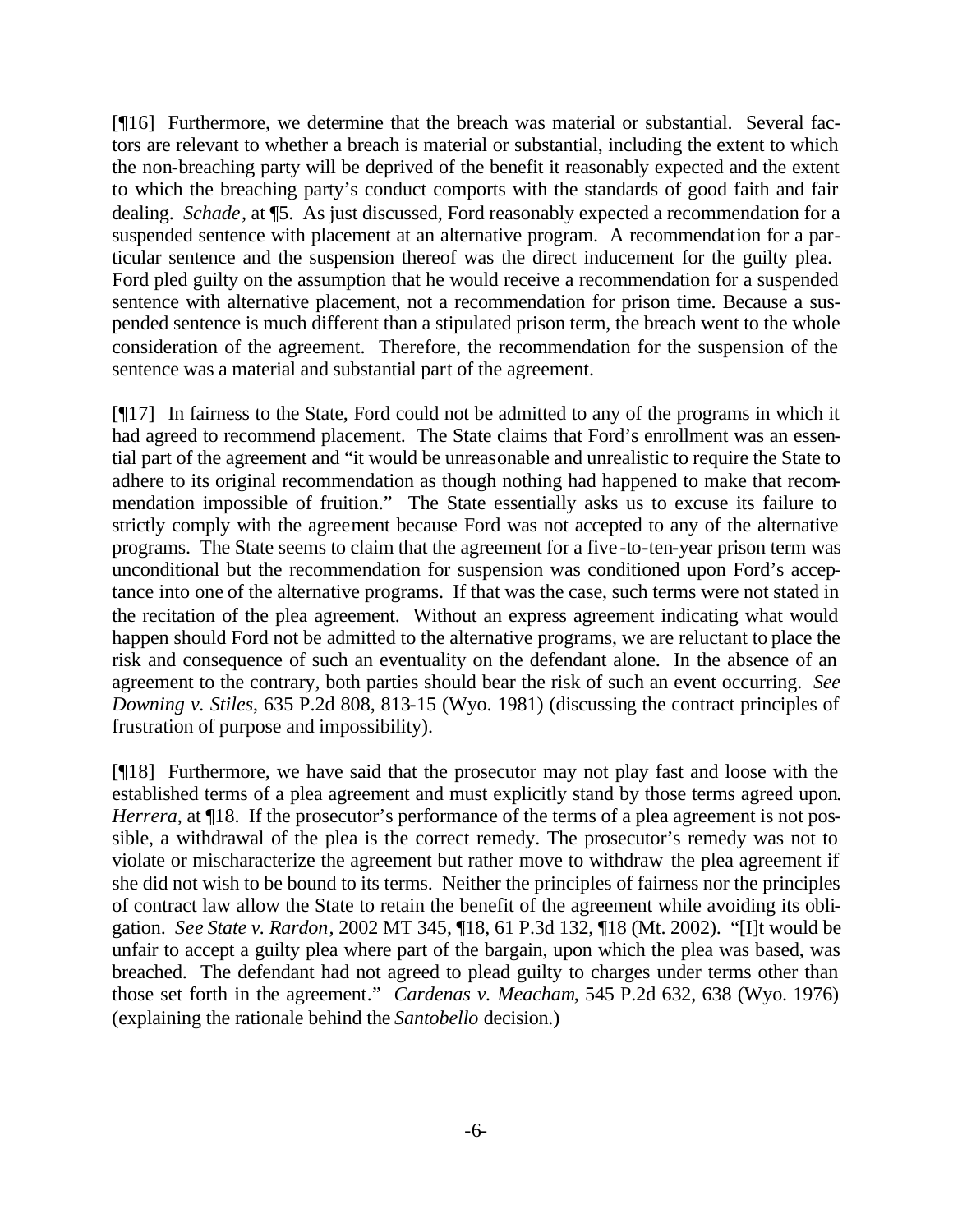[¶19] Beyond just failing to recommend the suspended sentence, the prosecutor further characterized information in the presentence investigation report. As noted in *Clingman,* ¶21 (Golden, J., concurring):

> A prosecutor who drafts a plea agreement containing the terms found in the one we review today should pay particular attention to two principles of this standard: (1) the court looks to the express terms of the plea agreement and construes any ambiguities against the government as the drafter of the agreement; and (2) the government breaches such an agreement when it provides a legal characterization of facts found in the presentence report or argues the effect of those facts to the sentencing judge.

Here, the prosecutor not only failed to make the recommendation to which she agreed but she argued that Ford would not be fit for anything but a prison stay. The State clearly argued facts found in the presentence report when it argued that his behavior made him a bad risk for anything other than prison time. As such, the prosecution's remarks certainly violated the spirit of the agreement.

[¶20] Lastly, as noted in our standard of review, the decision to withdraw must be based on a fair and just reason.

> Before sentencing, the inconvenience to court and prosecution resulting from a change of plea is ordinarily slight as compared with the public interest in protecting the right of the accused to trial by jury. But if a plea of guilty could be retracted with ease after sentence, the accused might be encouraged to plead guilty to test the weight of potential punishment, and withdraw the plea if the sentence were unexpectedly severe. The result would be to undermine respect for the courts and fritter away the time and painstaking effort devoted to the sentencing process.

*Browning*, at ¶27 (quoting *State v. McDermott*, 962 P.2d 136, 138 (Wyo. 1998)). This was not an instance of Ford trying to test the weight of potential punishment. Ford moved to withdraw his guilty plea before sentence was imposed. Because the plea agreement was breached, Ford established a fair and just reason for withdrawal of his guilty plea, and the trial court abused its discretion by not allowing Ford to withdraw his plea.

## *Discrepancy Between the Oral and Written Judgment and Sentence*

[¶21] Because we reverse and remand on the first issue, we need not address the second issue. Should such a question arise again, the trial court can simply clarify exactly how much time should be credited for the time served.